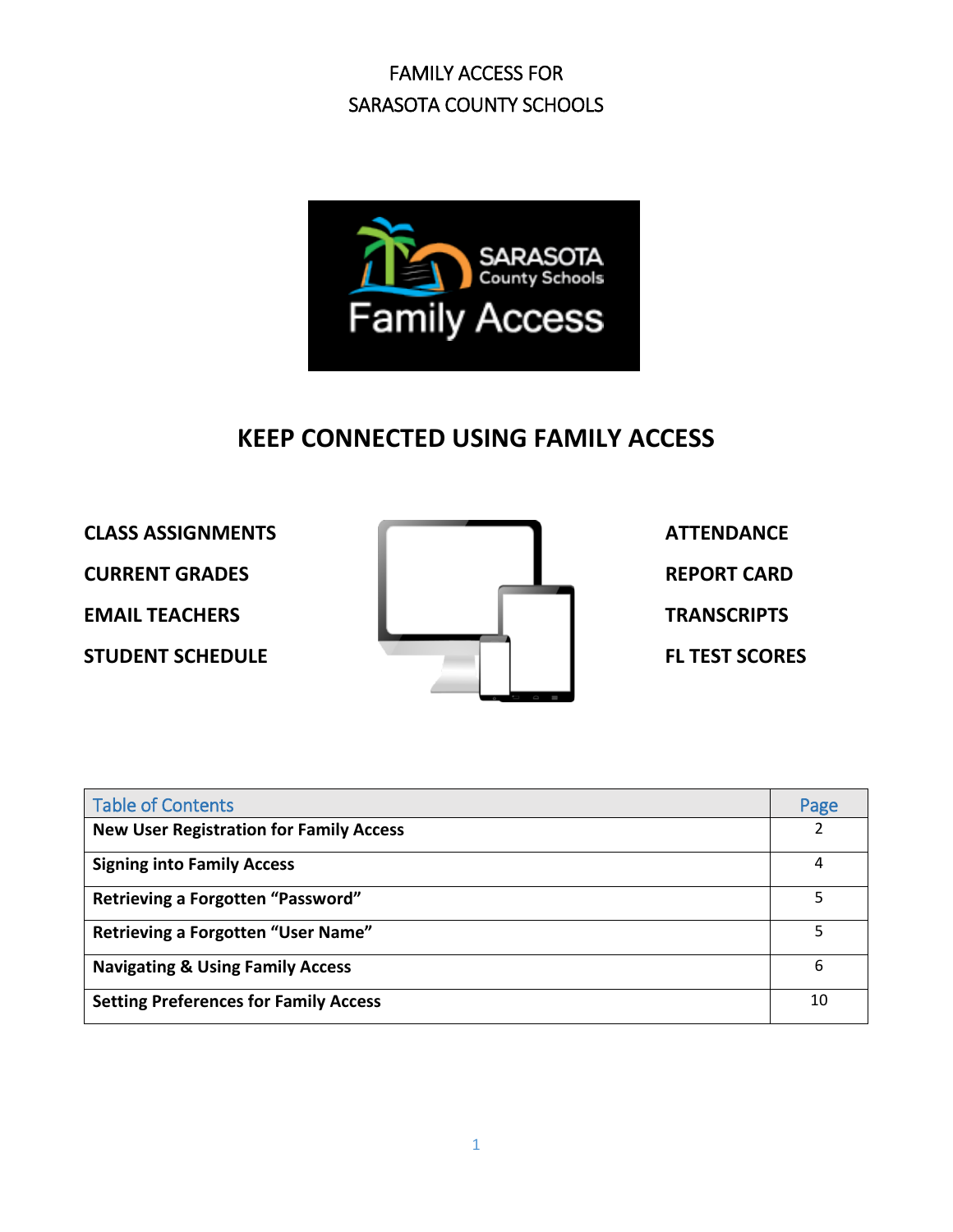### FAMILY ACCESS FOR

### SARASOTA COUNTY SCHOOLS

| <b>New User Registration for Family Access</b>                                                            |  |  |  |
|-----------------------------------------------------------------------------------------------------------|--|--|--|
| Using your Internet connection (Comcast, Frontier, Bright House etc.) web browser, enter the Family       |  |  |  |
| Access Web address. https://parentportal.sarasotacountyschools.net                                        |  |  |  |
| The School Office is not able to address service provider issues or computer<br>$\bullet$                 |  |  |  |
| hardware/software problems.                                                                               |  |  |  |
| If you follow the below instructions and still cannot create an account, call or contact the<br>$\bullet$ |  |  |  |
| School Office where your student attends.                                                                 |  |  |  |

| → <del>Separation</del> https://parentportal.sarasotacountyschool ○ - △ d Bay Student/Portal - Education  × |
|-------------------------------------------------------------------------------------------------------------|
| Select "New User Registration"                                                                              |
| Read the Acceptable Use Guidelines for Computers, Networks and Information Systems Technologies             |

agreement. Select the "I Accept" button at the bottom of the page to continue the registration process. If you select "I Do Not Accept" you will be returned back to the Family Access login screen.



By clicking 'I Accept' you agreed to the terms and conditions written above.



| -4 | Select "Yes" or "No" to the question "Are you a student?" If you are a parent, select No. If you are a |
|----|--------------------------------------------------------------------------------------------------------|
|    | student, select Yes.                                                                                   |
|    | Enter a "User Name". This name will be a student or parent's "User Name" when signing into Family      |
|    | Access. It can be any combination of both letters and numbers. Pick something you will remember.       |
|    | Parents and students should have separate accounts with different user names. (e.g. - supermom)        |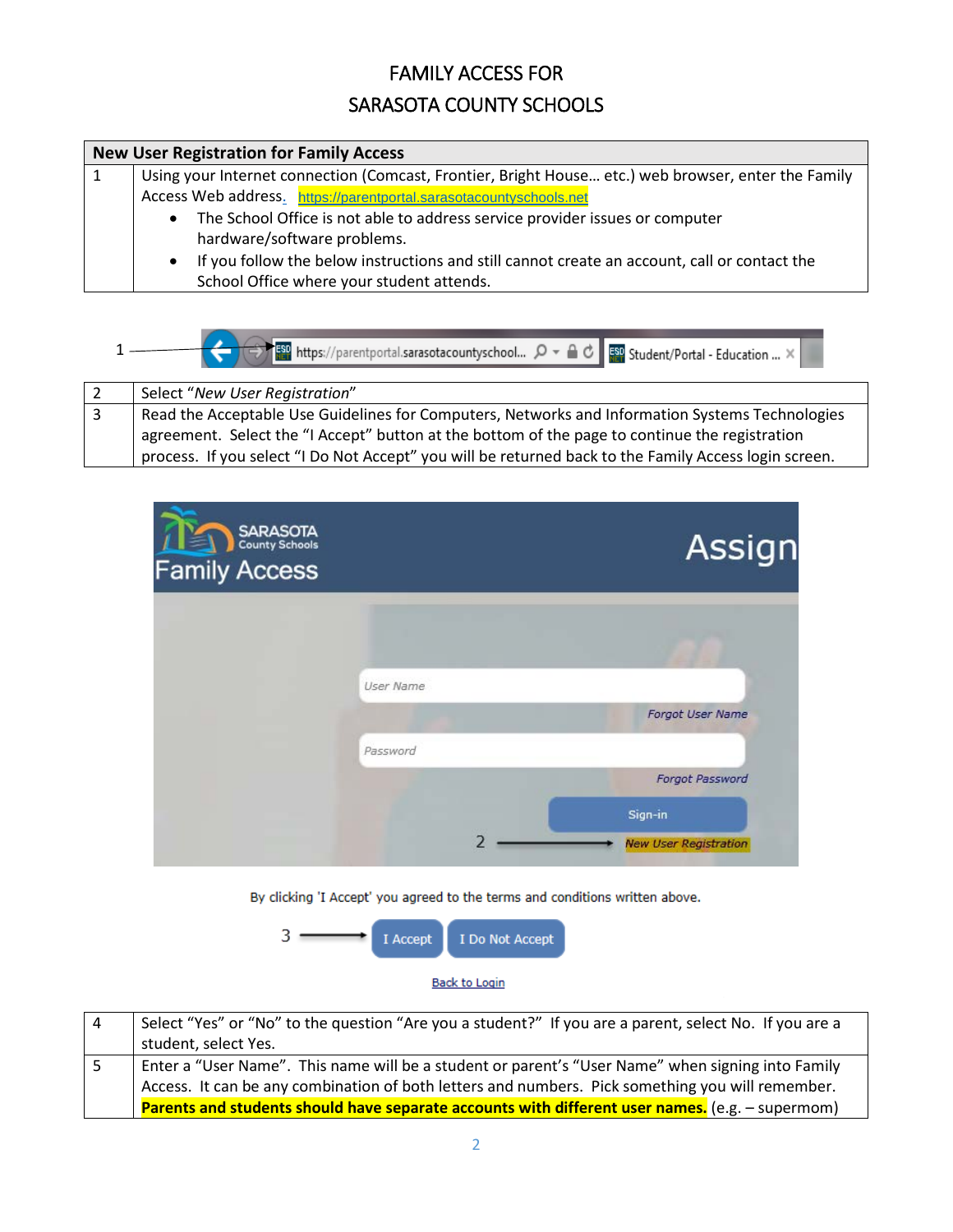| 6              | Enter the user's "Last Name" and then enter the user's "First Name". This name must match the name     |  |  |  |  |
|----------------|--------------------------------------------------------------------------------------------------------|--|--|--|--|
|                | given as the contact on the Student Registration forms for the school.                                 |  |  |  |  |
| $\overline{7}$ | Create a "Password". Passwords are case sensitive. "Confirm Password" by typing password in again.     |  |  |  |  |
| 8              | Enter the "Email" address that should be used by this system to confirm this account's security. "User |  |  |  |  |
|                | Name" account and password changes/notices will be sent to this email address. Also, this will be the  |  |  |  |  |
|                | email address provided to the teacher to be used to contact you. "Confirm Email" by typing email in    |  |  |  |  |
|                | again.                                                                                                 |  |  |  |  |
| 9              | To "Add Students" - Enter the "Student Id" (N number). The N number or Student Id is provided by the   |  |  |  |  |
|                | school.                                                                                                |  |  |  |  |
|                | The Student Id will start with an N and is followed by a 6 digit number. Do not enter the $N-$         |  |  |  |  |
|                | only enter the number. If there is a leading zero after the N, do not enter the zero.                  |  |  |  |  |
|                | Next enter the" Last Name", "First Name" and "Birth Date" of the student. The name and birth           |  |  |  |  |
|                | date must match what is on the student's birth certificate as that is how the student was              |  |  |  |  |
|                | registered into the database.                                                                          |  |  |  |  |
|                | Repeat this process if you are a parent and have additional students.                                  |  |  |  |  |
|                | *The red X can be used to delete student information that was entered incorrectly or needs to be       |  |  |  |  |
|                | removed from the Family Access registration.                                                           |  |  |  |  |
| 10             | Left mouse click on "Save" to complete the Family Access account creation.                             |  |  |  |  |
| 11             | A student or parent access confirmation number will be emailed to the address you provided in step     |  |  |  |  |
|                | number 8. You will need this information to login and complete the registration process.               |  |  |  |  |

### This is an example of a new user creating a Family Access account:

|        | <b>New User Registration</b> |                                  |                   |                   |  |
|--------|------------------------------|----------------------------------|-------------------|-------------------|--|
|        | Are you a student?           | $\bigcirc$ Yes $\circledcirc$ No | 4                 |                   |  |
|        | User Name:                   | #1SUPERMOM                       | 5                 |                   |  |
|        | Last Name:                   | <b>SMITH</b>                     | 6                 |                   |  |
|        | <b>First Name:</b>           | <b>JANE</b>                      |                   |                   |  |
|        | Password:                    |                                  |                   |                   |  |
|        | Confirm Password:            |                                  |                   |                   |  |
| Email: |                              | jane.smith@gmail.com             |                   | 8                 |  |
|        | Confirm Email:               | jane.smith@gmail.com             |                   |                   |  |
|        | <b>Add Students</b>          |                                  |                   |                   |  |
|        |                              |                                  |                   |                   |  |
| 9      | Student ID                   | <b>Last Name</b>                 | <b>First Name</b> | <b>Birth Date</b> |  |
| 88     | 123456                       | SMITH                            | <b>JOHN</b>       | 01/01/2010        |  |
| 88     |                              |                                  |                   | ⊞                 |  |
| 惢      |                              |                                  |                   |                   |  |
| 综      |                              |                                  |                   |                   |  |
|        |                              |                                  |                   |                   |  |
|        | 10                           | Save                             | <b>Clear</b>      |                   |  |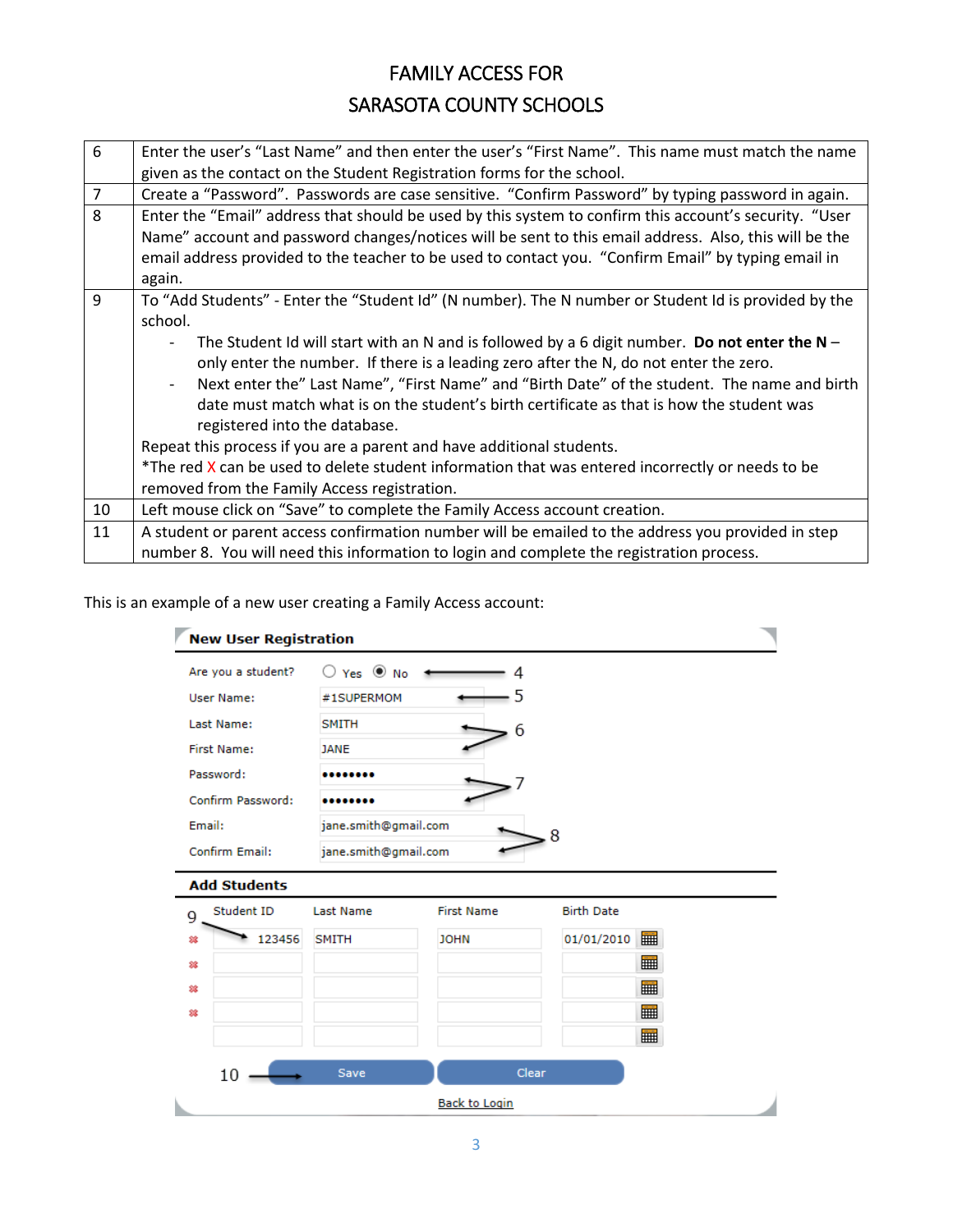| <b>Signing into your Family Access Account</b> |                                                                                                    |  |  |
|------------------------------------------------|----------------------------------------------------------------------------------------------------|--|--|
|                                                | Using your Internet connection (Comcast, Verizon, Bright House etc.) web browser, enter the Family |  |  |
|                                                | Access Web address. https://parentportal.sarasotacountyschools.net                                 |  |  |

| <sub>1989</sub> https://parentportal.sarasotacountyschool... の → △ C B Student/Portal - Education ... × 1€ ID.

| Once the Sign-in screen appears, enter your Family Access User Name in the top white box |
|------------------------------------------------------------------------------------------|
| Then enter the account password in the $2^{nd}$ white box                                |
| Left mouse click on the "Sign-In" button                                                 |

| SARASOTA<br>County Schools<br><b>Family Access</b> |                               | Assign                       |
|----------------------------------------------------|-------------------------------|------------------------------|
|                                                    |                               |                              |
| User Name                                          |                               |                              |
|                                                    |                               | Forgot User Name             |
| 3<br>Password                                      |                               |                              |
|                                                    |                               | Forgot Password              |
|                                                    | $\overline{4}$ $\overline{)}$ | Sign-in                      |
|                                                    |                               | <b>New User Registration</b> |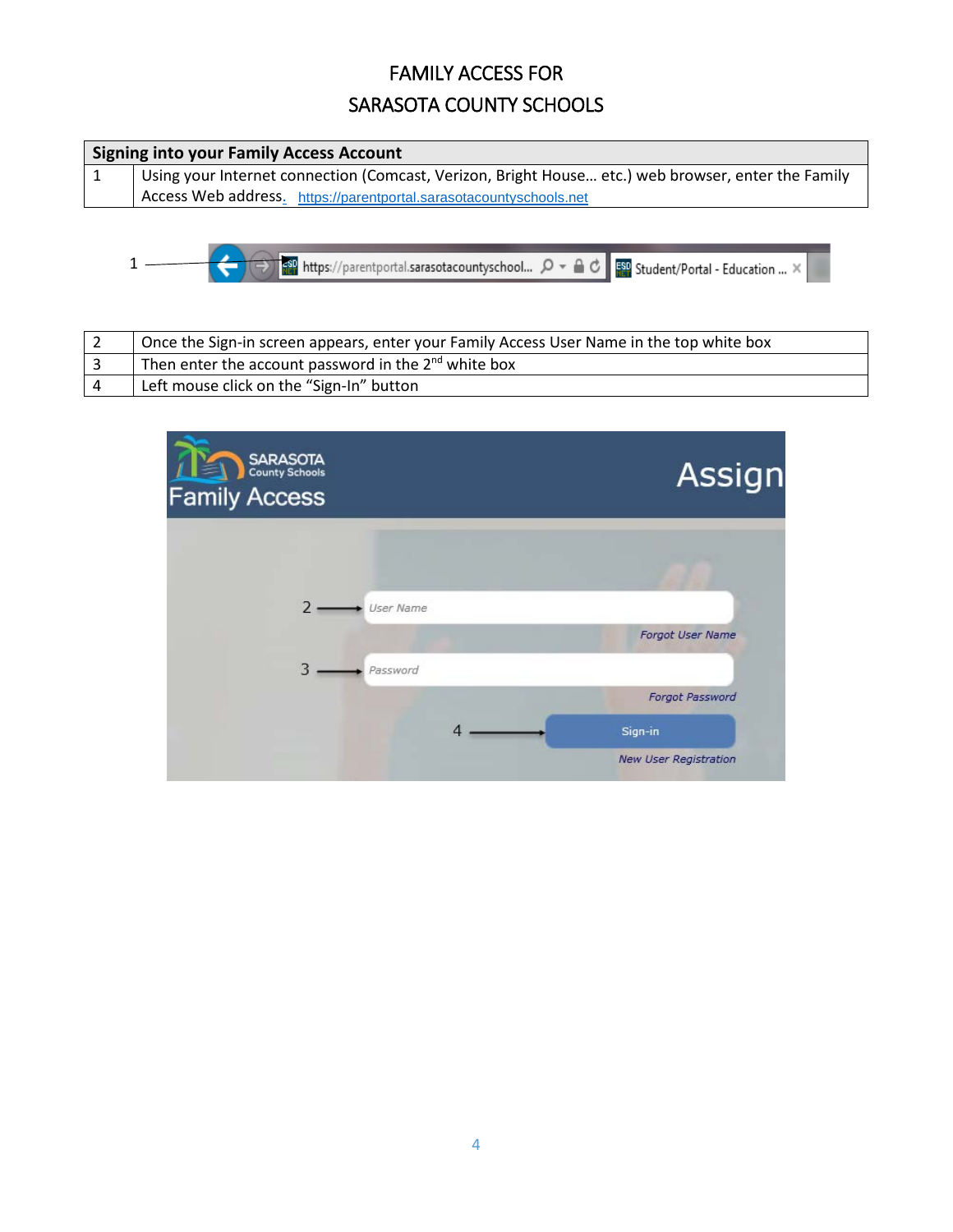| <b>Retrieving a Forgotten Family Access "Password"</b> |                                                                                                      |  |  |
|--------------------------------------------------------|------------------------------------------------------------------------------------------------------|--|--|
|                                                        | On the Sign-In page click "Forgot Password"                                                          |  |  |
|                                                        | On the Forgot Password screen, enter your "User Name" and "Email" address.                           |  |  |
|                                                        | Click "Submit". Your password will be automatically emailed to the account used when you registered. |  |  |



| <b>Retrieving a Forgotten Family Access "User Name"</b>                                      |  |  |
|----------------------------------------------------------------------------------------------|--|--|
| On the Sign-In page click "Forgot User Name"                                                 |  |  |
| On the Forgot User Name screen, enter your "First Name" and "Last Name" and "Email" address. |  |  |
| Click "Submit". Your user name will be automatically emailed to the account used when you    |  |  |
| registered.                                                                                  |  |  |



NOTE: If you have forgotten your password and/or user name and the online password reset feature does not work, call or contact the School Office where the student attends.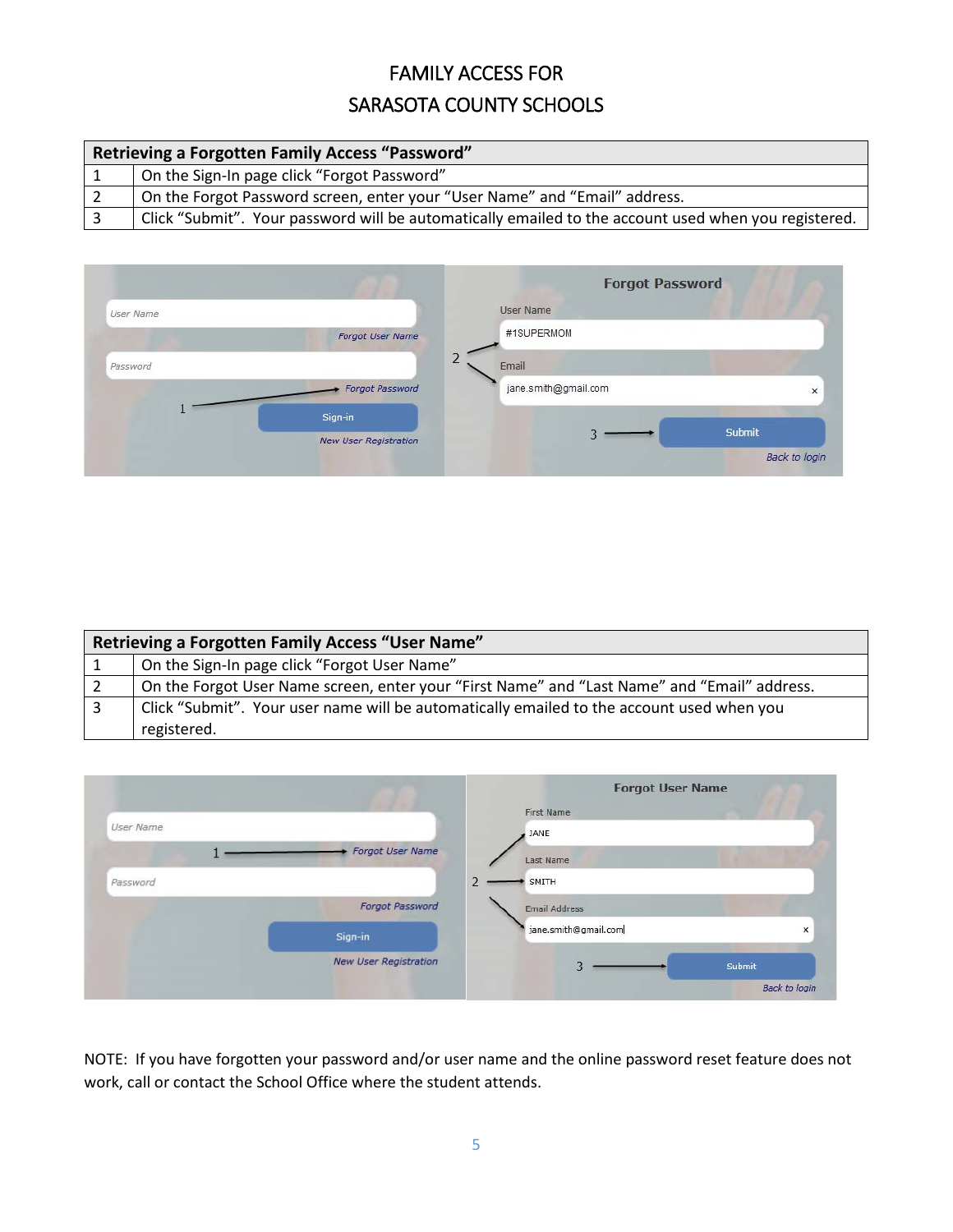### **Navigating & Using Family Access**

**NOTE:** If you have more than one student in your Family Access account, you will need to select one of your students to move forward.

Family Access can be navigated using the menu on the left side of the web page.

#### **My Students**

- Use the My Students link to select or change the student's records you wish to view.
- To select a student, click on the student name.



| SARASOTA<br><b>Family Access</b>         |  |
|------------------------------------------|--|
| Select a student (Click on student name) |  |
| Student Name                             |  |
| School: TATUM RIDGE ELEMENTARY           |  |
| Homeroom: El Teacher Name                |  |
| Counselor: $E$                           |  |
| Grade Lv.: 03                            |  |
| Year: 2017 - 2018                        |  |
| Student Name                             |  |
| School: TATUM RIDGE ELEMENTARY           |  |
| Homeroom: El Teacher Name                |  |
| Counselor: $\equiv$                      |  |
| Grade Lv.: 05                            |  |
| Year: 2017 - 2018                        |  |
| Student Name                             |  |
|                                          |  |
| School: TATUM RIDGE ELEMENTARY           |  |
| Homeroom: El Teacher Name                |  |
| Counselor: $\Box$                        |  |
| Grade Lv.: 01                            |  |
| Year: 2017 - 2018                        |  |
|                                          |  |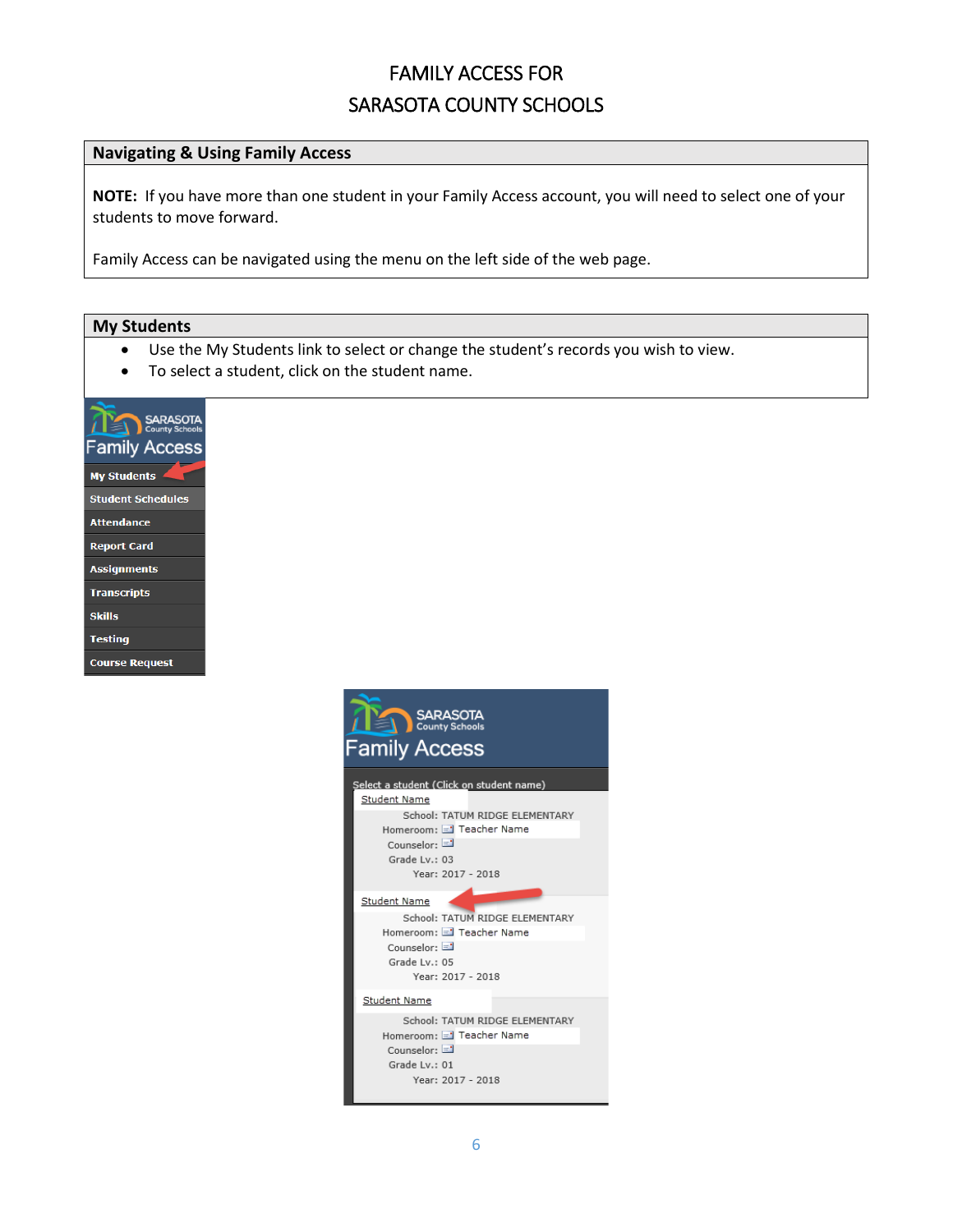### FAMILY ACCESS FOR

### SARASOTA COUNTY SCHOOLS

#### **Student Schedules**

- \*Student Schedules Defaults to show a student's current schedule "Week" view.
	- Period: Class Period
	- Mon Fri: Days of the week
		- o Each box gives the course and section #
		- o Course Name
		- o Teacher Name
		- o Time course is taught
- To see the all the courses based on Semester 1 and Semester 2 change the view to "Year"
	- Period: Class Period
- \* Time: Time of day the class meets
- Pattern: Days of the week the class meets
- Qtr: If only offered one quarter it will list which quarter 1-4
- Title: Course Title
- Course Section: Course Number
- Teacher: The name of the teacher teaching the course with option to email teacher
- Emailing Teachers At various points in the program you may see an email icon next to a teacher's name. ( $\Box$ ) By clicking on this icon/picture you can compose and send an email to that teacher automatically.
- School: The school the student is enrolled in for the course

\*Elementary Student Schedules represent the correct courses and the name of the teacher for a student, but the period and time of the class is not necessarily correct. If you need to find out the time a subject is taught to your student, please contact the school.

| <b>SARASOTA</b>                               |                                                              | <b>SARASOTA COUNTY</b>                                                                     |                                                                                            |                                                                                            |                                                                                            |                                                                                            |  |  |  |  |
|-----------------------------------------------|--------------------------------------------------------------|--------------------------------------------------------------------------------------------|--------------------------------------------------------------------------------------------|--------------------------------------------------------------------------------------------|--------------------------------------------------------------------------------------------|--------------------------------------------------------------------------------------------|--|--|--|--|
| <b>County Schools</b><br><b>Family Access</b> |                                                              | Student:<br><b>RIVERVIEW HIGH SCHOOL</b><br>School:<br>Grade Lv.:<br>ID:                   | Counselor:<br>Homeroom:<br>Year-Term: 2018 - 1                                             |                                                                                            |                                                                                            |                                                                                            |  |  |  |  |
| <b>My Students</b>                            | Oct 23 - Oct 27<br><b>Schedule for week:</b><br>Week<br>Year |                                                                                            |                                                                                            |                                                                                            |                                                                                            |                                                                                            |  |  |  |  |
| <b>Student Schedules</b>                      | <b>Period</b>                                                | Mon $(10/23)$                                                                              | Tue (10/24)                                                                                | Wed (10/25)                                                                                | Thu (10/26)                                                                                | Fri (10/27)                                                                                |  |  |  |  |
| <b>Attendance</b>                             |                                                              | 2109320-1000<br><b>WORLD HIST HON</b>                                                      | 2109320-1000<br><b>WORLD HIST HON</b>                                                      | 2109320-1000<br><b>WORLD HIST HON</b>                                                      | 2109320-1000<br><b>WORLD HIST HON</b>                                                      | 2109320-1000<br><b>WORLD HIST HON</b>                                                      |  |  |  |  |
| <b>Report Card</b>                            |                                                              | <b>FIELD, MICHELLE L</b><br>07:30 AM-08:23 AM                                              | <b>FIELD, MICHELLE L</b><br>07:30 AM-08:23 AM                                              | <b>FIELD, MICHELLE L</b><br>07:30 AM-08:23 AM                                              | <b>FIELD, MICHELLE L</b><br>07:30 AM-08:23 AM                                              | <b>FIELD, MICHELLE L</b><br>07:30 AM-08:23 AM                                              |  |  |  |  |
| <b>Assignments</b>                            |                                                              | 1001810-2007<br><b>ENG 2-PRE IB</b>                                                        | 1001810-2007<br><b>ENG 2-PRE IB</b>                                                        | 1001810-2007<br><b>ENG 2-PRE IB</b>                                                        | 1001810-2007<br><b>ENG 2-PRE IB</b>                                                        | 1001810-2007<br><b>ENG 2-PRE IB</b>                                                        |  |  |  |  |
| <b>Transcripts</b>                            | $\overline{\mathbf{2}}$                                      | <b>WALKER, AIMEE LEA</b><br>08:28 AM-09:16 AM                                              | <b>WALKER, AIMEE LEA</b><br>08:28 AM-09:16 AM                                              | <b>WALKER, AIMEE LEA</b><br>08:28 AM-09:16 AM                                              | <b>WALKER, AIMEE LEA</b><br>08:28 AM-09:16 AM                                              | <b>WALKER, AIMEE LEA</b><br>08:28 AM-09:16 AM                                              |  |  |  |  |
| <b>Skills</b>                                 |                                                              | 9007210-3000<br><b>FOUND OF PROGRAMMING</b>                                                | 9007210-3000<br><b>FOUND OF PROGRAMMING</b>                                                | 9007210-3000<br><b>FOUND OF PROGRAMMING</b>                                                | 9007210-3000<br><b>FOUND OF PROGRAMMING</b>                                                | 9007210-3000<br><b>FOUND OF PROGRAMMING</b>                                                |  |  |  |  |
| <b>Testing</b>                                | 3                                                            | <b>BORASCH, JEANNINE M</b><br>09:21 AM-10:09 AM                                            | <b>BORASCH, JEANNINE M</b><br>09:21 AM-10:09 AM                                            | <b>BORASCH, JEANNINE M</b><br>09:21 AM-10:09 AM                                            | <b>BORASCH, JEANNINE M</b><br>09:21 AM-10:09 AM                                            | <b>BORASCH, JEANNINE M</b><br>09:21 AM-10:09 AM                                            |  |  |  |  |
| <b>Course Request</b>                         | 4                                                            | 2002510-4000<br><b>MARINE SCL1 HON</b><br><b>ALTOMARE, PATRICIA A</b><br>10:14 AM-11:02 AM | 2002510-4000<br><b>MARINE SCL1 HON</b><br><b>ALTOMARE, PATRICIA A</b><br>10:14 AM-11:02 AM | 2002510-4000<br><b>MARINE SCL1 HON</b><br><b>ALTOMARE, PATRICIA A</b><br>10:14 AM-11:02 AM | 2002510-4000<br><b>MARINE SCL1 HON</b><br><b>ALTOMARE, PATRICIA A</b><br>10:14 AM-11:02 AM | 2002510-4000<br><b>MARINE SCL1 HON</b><br><b>ALTOMARE, PATRICIA A</b><br>10:14 AM-11:02 AM |  |  |  |  |
|                                               |                                                              |                                                                                            |                                                                                            |                                                                                            |                                                                                            |                                                                                            |  |  |  |  |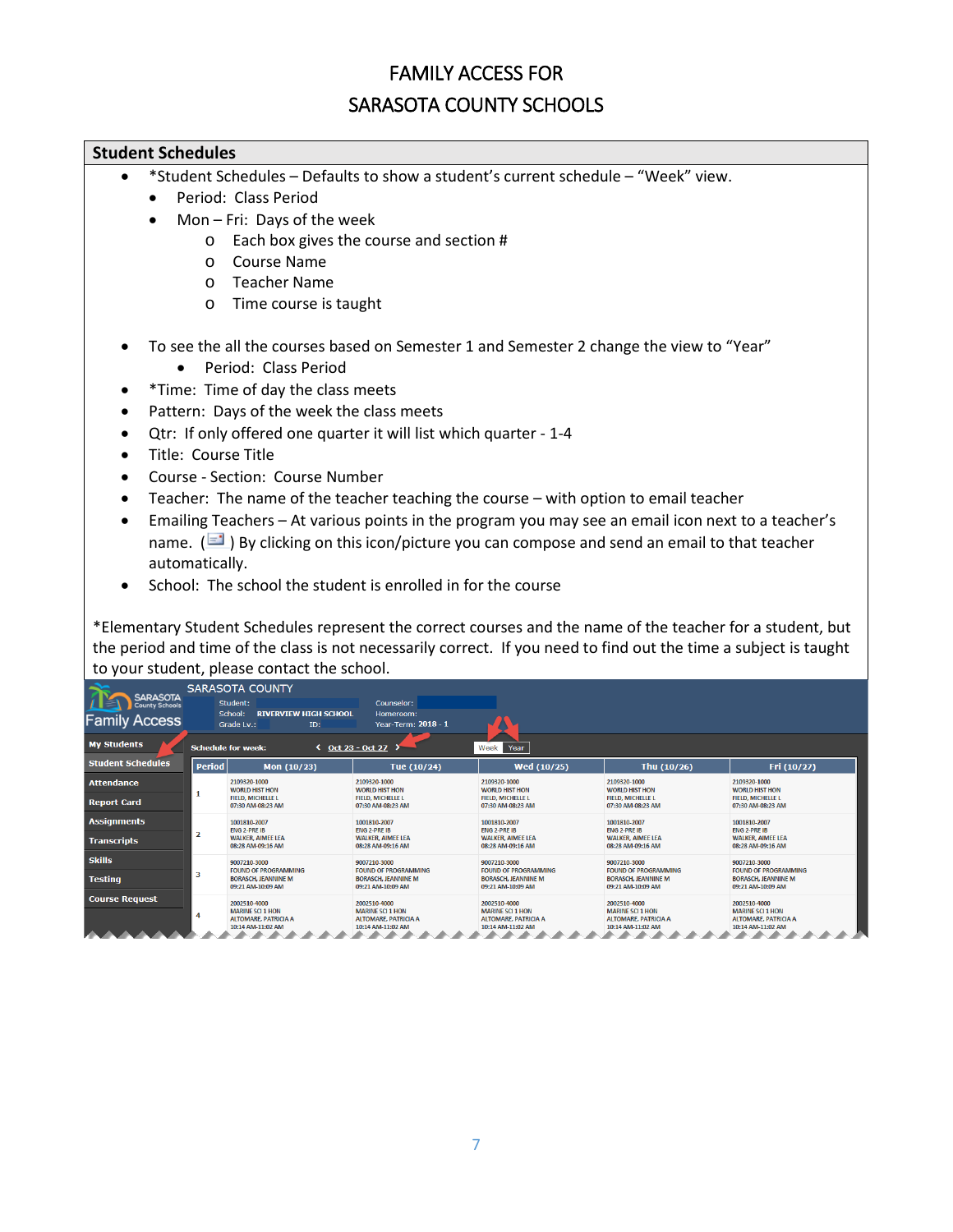| <b>My Students</b>       |                |                               |                |            |                               |                       |                                           |                              |  |  |
|--------------------------|----------------|-------------------------------|----------------|------------|-------------------------------|-----------------------|-------------------------------------------|------------------------------|--|--|
| <b>Student Schedules</b> |                | <b>Schedule for Year 2018</b> |                |            | <b>Week</b>                   | Year                  |                                           |                              |  |  |
| <b>Attendance</b>        | Semester: 1    |                               |                |            |                               |                       |                                           |                              |  |  |
|                          | <b>Period</b>  | <b>Time</b>                   | <b>Pattern</b> | <b>Otr</b> | <b>Title</b>                  | <b>Course-Section</b> | <b>Teacher</b>                            | <b>School</b>                |  |  |
| <b>Report Card</b>       |                | 07:30 AM - 08:23 AM           | <b>MTWRF</b>   |            | <b>WORLD HIST HON 1</b>       | 2109320 - 1000        | $\equiv$ FIELD, MICHELLE L                | <b>RIVERVIEW HIGH SCHOOL</b> |  |  |
| <b>Assignments</b>       | 2              | 08:28 AM - 09:16 AM           | <b>MTWRF</b>   |            | ENG 2-PRE IB 1                | 1001810 - 2007        | $\equiv$ <sup>1</sup> WALKER, AIMEE LEA   | <b>RIVERVIEW HIGH SCHOOL</b> |  |  |
| <b>Transcripts</b>       | 3              | 09:21 AM - 10:09 AM           | <b>MTWRF</b>   |            | <b>FOUND OF PROGRAMMING 1</b> | $9007210 - 3000$      | $\equiv$ <sup>1</sup> BORASCH, JEANNINE M | <b>RIVERVIEW HIGH SCHOOL</b> |  |  |
| <b>Skills</b>            | $\overline{4}$ | 10:14 AM - 11:02 AM           | <b>MTWRF</b>   |            | MARINE SCI 1 HON 1            | 2002510 - 4000        | $\equiv$ 1 ALTOMARE, PATRICIA A           | <b>RIVERVIEW HIGH SCHOOL</b> |  |  |
| <b>Testing</b>           | 5              | 11:07 AM - 11:55 AM           | <b>MTWRF</b>   |            | ADV TOPICS IN MATH 1          | 1298310 - 5600        | <b>EL DETOTA, TAMMY</b>                   | <b>RIVERVIEW HIGH SCHOOL</b> |  |  |
| <b>Course Request</b>    | 6              | 11:57 AM - 12:30 PM           | <b>MTWRF</b>   |            | LUNCH <sub>1</sub>            | <b>OOLNCHX - 6000</b> | <b>RHS, LUNCH</b>                         | <b>RIVERVIEW HIGH SCHOOL</b> |  |  |
|                          | 7              | 12:32 PM - 01:20 PM           | <b>MTWRF</b>   |            | <b>DIGITAL INFO TECH 1</b>    | 8207310 - 7000        | $\equiv$ OLIMPIYUK, YURIY                 | <b>RIVERVIEW HIGH SCHOOL</b> |  |  |
|                          | 8              | 01:25 PM - 02:15 PM           | <b>MTWRF</b>   |            | <b>SPANISH 2 1</b>            | 0708350 - 8000        | $\equiv$ BLISS, SHEILA C                  | <b>RIVERVIEW HIGH SCHOOL</b> |  |  |
|                          |                |                               |                |            |                               |                       |                                           |                              |  |  |
|                          | Semester: 2    |                               |                |            |                               |                       |                                           |                              |  |  |
|                          | <b>Period</b>  | <b>Time</b>                   | <b>Pattern</b> | Qtr        | Title                         | <b>Course-Section</b> | <b>Teacher</b>                            | <b>School</b>                |  |  |
|                          |                | 07:30 AM - 08:23 AM           | <b>MTWRF</b>   |            | <b>WORLD HIST HON 2</b>       | 2109320 - 1000        | $\equiv$ <sup>1</sup> FIELD, MICHELLE L   | <b>RIVERVIEW HIGH SCHOOL</b> |  |  |
|                          |                | 08:28 AM - 09:16 AM           | <b>MTWRF</b>   |            | ENG 2-PRE IB 2                | 1001810 - 2007        | $\equiv$ WALKER, AIMEE LEA                | <b>RIVERVIEW HIGH SCHOOL</b> |  |  |
|                          |                |                               |                |            |                               |                       |                                           | THE THE HE SAYS              |  |  |

| <b>Attendance</b>                                         |                                                             |                                                                                                                                                                               |                             |                     |                                                                                         |      |        |
|-----------------------------------------------------------|-------------------------------------------------------------|-------------------------------------------------------------------------------------------------------------------------------------------------------------------------------|-----------------------------|---------------------|-----------------------------------------------------------------------------------------|------|--------|
| $\bullet$                                                 |                                                             | Attendance - Defaults to "Summary" view<br>View the number of student's absences and tardies Year to Date<br>To see absences and tardies by date, change the view to "Detail" |                             |                     | Attendance questions should be directed to the School Office where the student attends. |      |        |
| SARASOTA<br><b>County Schools</b><br><b>Family Access</b> | <b>SARASOTA COUNTY</b><br>Student:<br>School:<br>Grade Lv.: | <b>RIVERVIEW HIGH SCHOOL</b><br>ID:                                                                                                                                           | Counselor:<br>Homeroom:     | Year-Term: 2018 - 1 | Messages Settings                                                                       | Help | Logout |
| <b>My Students</b>                                        |                                                             |                                                                                                                                                                               |                             |                     |                                                                                         |      |        |
| <b>Student Schedules</b>                                  | <b>Summary</b>                                              | <b>Detail</b>                                                                                                                                                                 |                             |                     |                                                                                         |      |        |
| <b>Attendance</b>                                         | <b>Absences Year to Date</b>                                |                                                                                                                                                                               | <b>Tardies Year to Date</b> |                     |                                                                                         |      |        |
| <b>Report Card</b>                                        | Excused<br>Unexcused                                        | 1.0<br>0.0                                                                                                                                                                    | Excused<br>Unexcused        | 0.0<br>0.0          |                                                                                         |      |        |
| <b>Assignments</b>                                        | <b>Total</b>                                                | 1.0                                                                                                                                                                           | <b>Total</b>                | 0.0                 |                                                                                         |      |        |
| <b>Transcripts</b>                                        |                                                             |                                                                                                                                                                               |                             |                     |                                                                                         |      |        |
| <b>Skills</b>                                             |                                                             |                                                                                                                                                                               |                             |                     |                                                                                         |      |        |
| <b>Testing</b>                                            |                                                             |                                                                                                                                                                               |                             |                     |                                                                                         |      |        |
| <b>Course Request</b>                                     |                                                             |                                                                                                                                                                               |                             |                     |                                                                                         |      |        |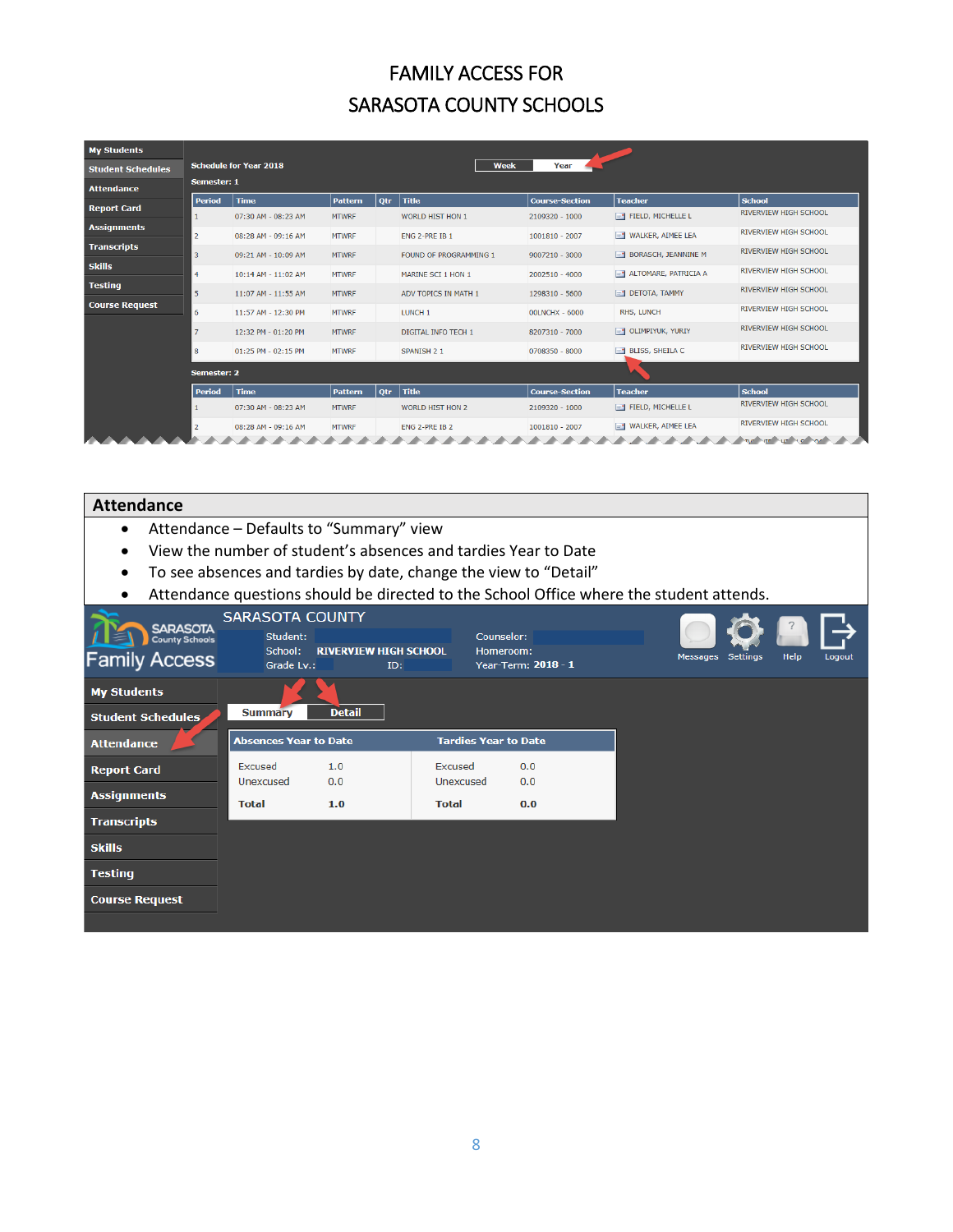#### **Report Card**

- To view the student's current report card grades
- **To print the official Sarasota County Report Card click on the "Download Official Report Card" link**
- Any questions about grades should be directed to the teacher

|         |                      |                                                                        |               |                                                              | Qtr 1                                                                                   |                               |           |      |            |                    |            |
|---------|----------------------|------------------------------------------------------------------------|---------------|--------------------------------------------------------------|-----------------------------------------------------------------------------------------|-------------------------------|-----------|------|------------|--------------------|------------|
|         |                      | <b>Teacher</b>                                                         |               |                                                              | Quarter 1                                                                               |                               | Quarter 2 |      | Exam       |                    |            |
| $1 - 1$ | WORLD HIST HON       |                                                                        | Y.            |                                                              |                                                                                         |                               |           |      |            |                    | 国          |
| $2 - 2$ | ENG 2-PRE IB         | WALKER, AIMEE                                                          | V.            |                                                              |                                                                                         |                               |           |      |            |                    | $\Box$     |
| $3 - 3$ | FOUND OF PROGRAM.    |                                                                        |               |                                                              |                                                                                         |                               |           |      |            |                    | $\Box$     |
| $4 - 4$ | MARINE SCI 1 HON     |                                                                        |               |                                                              |                                                                                         |                               |           |      |            |                    | G3         |
| $5 - 5$ | ADV TOPICS IN MATH   | DETOTA, TAMMY                                                          | V.            |                                                              |                                                                                         |                               |           |      |            |                    | $\Box$     |
| $7 - 7$ | DIGITAL INFO TECH    | OLIMPIYUK, YU.                                                         |               |                                                              |                                                                                         |                               |           |      |            |                    | $-1$       |
| $8 - 8$ | SPANISH <sub>2</sub> | BLISS, SHEILA                                                          |               |                                                              |                                                                                         |                               |           |      |            |                    | 日          |
|         |                      |                                                                        |               |                                                              |                                                                                         |                               |           |      |            |                    |            |
|         |                      |                                                                        |               |                                                              |                                                                                         |                               |           |      |            |                    |            |
|         |                      |                                                                        |               |                                                              | Otr <sub>3</sub>                                                                        |                               |           |      | Qtr 4      |                    |            |
|         |                      | Teacher                                                                |               |                                                              | Quarter 3                                                                               |                               |           |      |            |                    |            |
|         |                      |                                                                        |               |                                                              |                                                                                         | Quarter 4                     |           | Exam | Semester 2 | <b>Final Grade</b> |            |
| $1 - 1$ | WORLD HIST HON       | FIELD, MICHELLE                                                        | $\mathcal{L}$ | 1.000                                                        |                                                                                         |                               |           |      |            |                    | $\Box$     |
| $2 - 2$ | ENG 2-PRE IB         | WALKER, AIMEE                                                          | Y.            | 1.000                                                        |                                                                                         |                               |           |      |            |                    | Ξ          |
| $3 - 3$ | FOUND OF PROGRAM.    | BORASCH, JEAN                                                          | Y             | 1,000                                                        |                                                                                         |                               |           |      |            |                    | $\Box$     |
| $4 - 4$ | MARINE SCI 1 HON     | ALTOMARE, PAT., Y.                                                     |               | 1.000                                                        |                                                                                         |                               |           |      |            |                    | $\Box$     |
| $5 - 5$ | ADV TOPICS IN MATH   | DETOTA, TAMMY                                                          |               | 1.000                                                        |                                                                                         |                               |           |      |            |                    | $\Box$     |
| $7 - 7$ | DIGITAL INFO TECH    | OLIMPIYUK, YU                                                          | Y             | 1.000                                                        |                                                                                         |                               |           |      |            |                    | iis        |
|         |                      | <b>SEMESTER1</b><br><b>Period Course</b><br>SEMESTER2<br>Period Course |               | FIELD, MICHELLE<br>BORASCH, JEAN Y<br>ALTOMARE, PAT., Y<br>Y | Dur Crd<br>1.000<br>1.000<br>1.000<br>1.000<br>1.000<br>1,000<br>$Y = 1.000$<br>Dur Crd | Download Official Report Card |           |      |            | Qtr 2              | Semester 1 |

#### **Assignments**

- Assignments Defaults to the current grading period (GP)
- Select Day or Week to view assignments assigned during that time
- Click Expand Details to view details of the assignments, includes grades
- Assignment view can be adjusted to a timeframe by using the date range available
- Click on the arrow  $\blacksquare$  in front of the course period to expand the list of assignments from summary to detail
- Click on the envelope  $\blacksquare$  to compose and send an email to that teacher automatically

| SARASOTA<br><b>Family Access</b>                                                                                                                                                                                | Student:<br>Counselor:<br><b>RIVERVIEW HIGH SCHOOL</b><br>School:<br>Homeroom:<br>Grade Lv.:<br>Year-Term: 2018 - 1<br>ID: |                   |                     |                                  |                                                            |  |
|-----------------------------------------------------------------------------------------------------------------------------------------------------------------------------------------------------------------|----------------------------------------------------------------------------------------------------------------------------|-------------------|---------------------|----------------------------------|------------------------------------------------------------|--|
| <b>Student Schedules</b>                                                                                                                                                                                        |                                                                                                                            |                   |                     |                                  |                                                            |  |
| <b>Attendance</b>                                                                                                                                                                                               | <b>Display Assignments Due</b><br>$\sim$ Aug 14 - Oct 13                                                                   | Week<br>01<br>Day |                     | Display Missing Assignments Only | <b>Expand Details</b>                                      |  |
| <b>Report Card</b>                                                                                                                                                                                              | $\blacktriangleright$ 1-1<br><b>IB FILM STUDIES 2</b>                                                                      | <b>MTWRF</b>      | <b>Teacher Name</b> | ь                                | <b>Course Grade:</b><br>Otr average                        |  |
| <b>Assignments</b>                                                                                                                                                                                              | <b>THEORY/KNWLG IB</b><br>$2 - 2$                                                                                          | <b>MTWRF</b>      |                     |                                  | <b>Course Grade:</b><br>course grades<br>will display here |  |
| <b>Transcripts</b>                                                                                                                                                                                              | <b>ENG 4-1B</b><br>$* 3-3$                                                                                                 | <b>MTWRF</b>      |                     | ÷                                | <b>Course Grade:</b>                                       |  |
| <b>Skills</b>                                                                                                                                                                                                   | $+ 4 - 4$<br><b>IB CALCULUS/DESC STA</b>                                                                                   | <b>MTWRF</b>      |                     |                                  | <b>Course Grade:</b>                                       |  |
| <b>Testing</b>                                                                                                                                                                                                  | $5 - 5$<br><b>ECON 2-IB</b>                                                                                                | <b>MTWRF</b>      |                     |                                  | <b>Course Grade:</b>                                       |  |
| <b>Course Request</b>                                                                                                                                                                                           | $+ 7 - 7$<br><b>SPANISH 5-B-IB</b>                                                                                         | <b>MTWRF</b>      |                     |                                  | <b>Course Grade:</b>                                       |  |
|                                                                                                                                                                                                                 | <b>BIO 3-IB</b><br>$8 - 8$                                                                                                 | <b>MTWRF</b>      |                     | ь                                | <b>Course Grade:</b>                                       |  |
| <b>Page Notes</b><br>*** Grading Period<br><b>Changeover: To view a</b><br>previous grading periods<br>assignment information<br>use the date selector<br>located at the top of the<br><b>Assignments page.</b> |                                                                                                                            |                   |                     |                                  |                                                            |  |